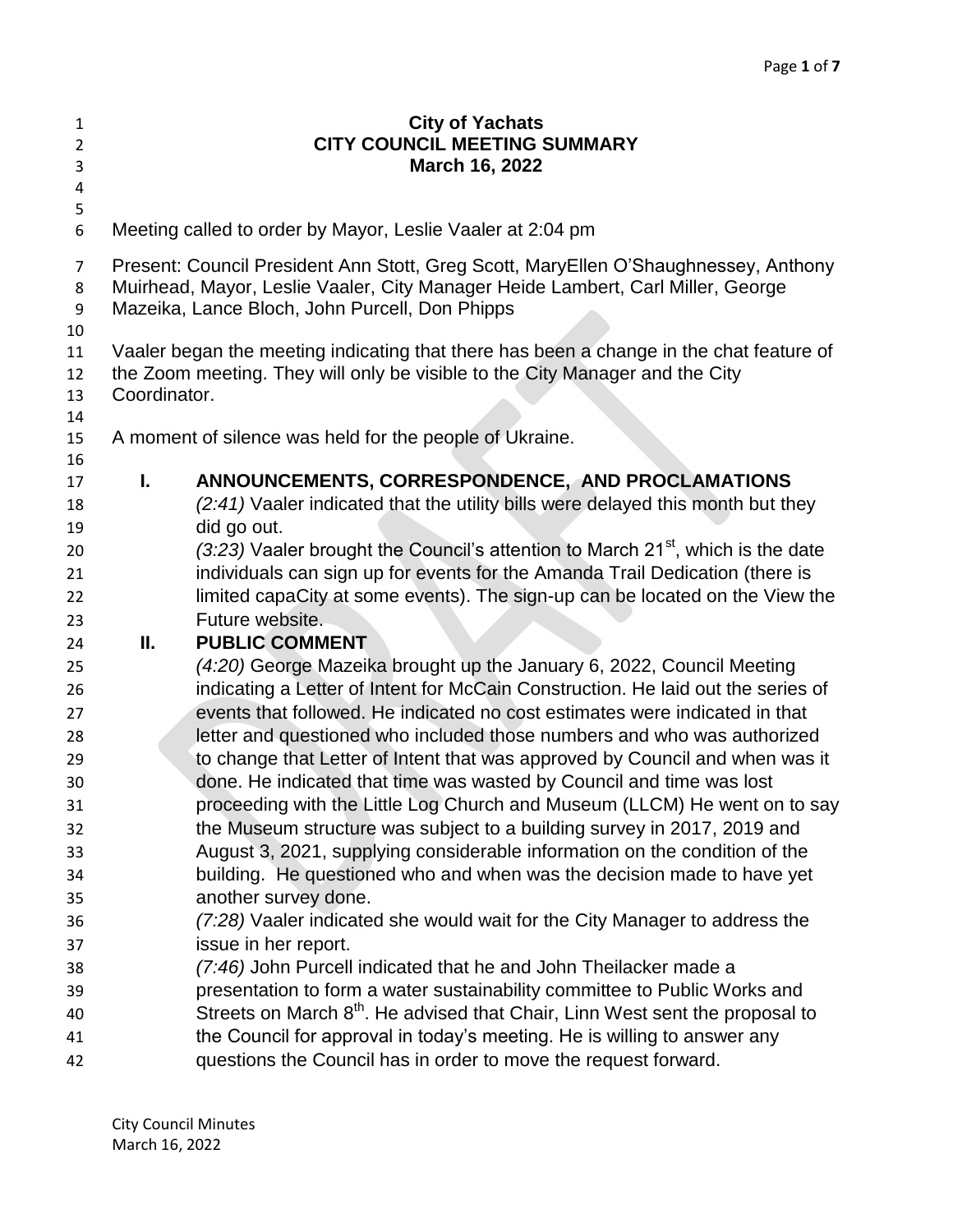*(8:30)* Vaaler indicated that an email was sent by West to the City Manager, copied to Vaaler and that the City Manager can address this in her report. (9:40) Lambert interjected that she did receive the report, but being here for only a month was unsure how the City and Council initiate new committees and she has working with the Council on this.

 *(11:29)* Community member, Steven La-Sky questioned the lottery for the vacation rentals. He asked if the City Manager was familiar with his contentious relationship with the Council. He indicated that in November his number had come up in the lottery and was told at that time that the permit would be done after the holidays. He expressed his anger and frustration at 11 being stonewalled and losing money every day that nothing happens. He indicated he was following the rules that the City set up but the City is not. *(14:48)* Lambert apologized for his frustrations and that he had to come to City Council to address it. She advised she would call him as soon as the meeting is over.

 *(15:36)* Don Phipps discussed all the many hiking opportunities but indicated Hwy 101 between Ocean View Road and Yachats Ocean Road is not safe. Although there is a shoulder marked by the white line, many people cross that line and despite the speed limit sign and flashing sign many people speed through that section. He asked the City do something to help alleviate speeders. Acknowledged that he spoke with Rick McClung and how ODOT and the City are working on a delineator project. He suggested a code enforcement camera and indicated that several cities in Oregon use them and he told McClung he would be happy to contact those cities and get information for installing one.

 *(20:53)* John Purcell indicated he was compelled to comment and use the remainder of his five minutes. He indicated that all four Councilors that ran for office listed water as their number one concern. He advised there are 13 volunteers ready to work on a list of items plus the Public Works Commission and Rick McClung. He urged Council, before federal money "slips away" and additional state monies that might be available to improve water sustainability both locally and county wide, that Council move a water sustainability

committee up on their priorities so they can get to work and help.

- *(21:57)* Stott advised she is aware of this group and echoes Purcell's comment; indicating a committee like this should have been on the agenda a long time ago. She felt it should have been on this agenda but requested definitely on the next agenda.
- *(22:57)* Mazeika replied to Phipps comments and advised the Parks and Trails Committee is a subgroup of the Parks and Commons Commission and indicated they meet the first Tuesday of the month. He invited Phipps to attend the meeting and give more information on the code enforcement camera.
-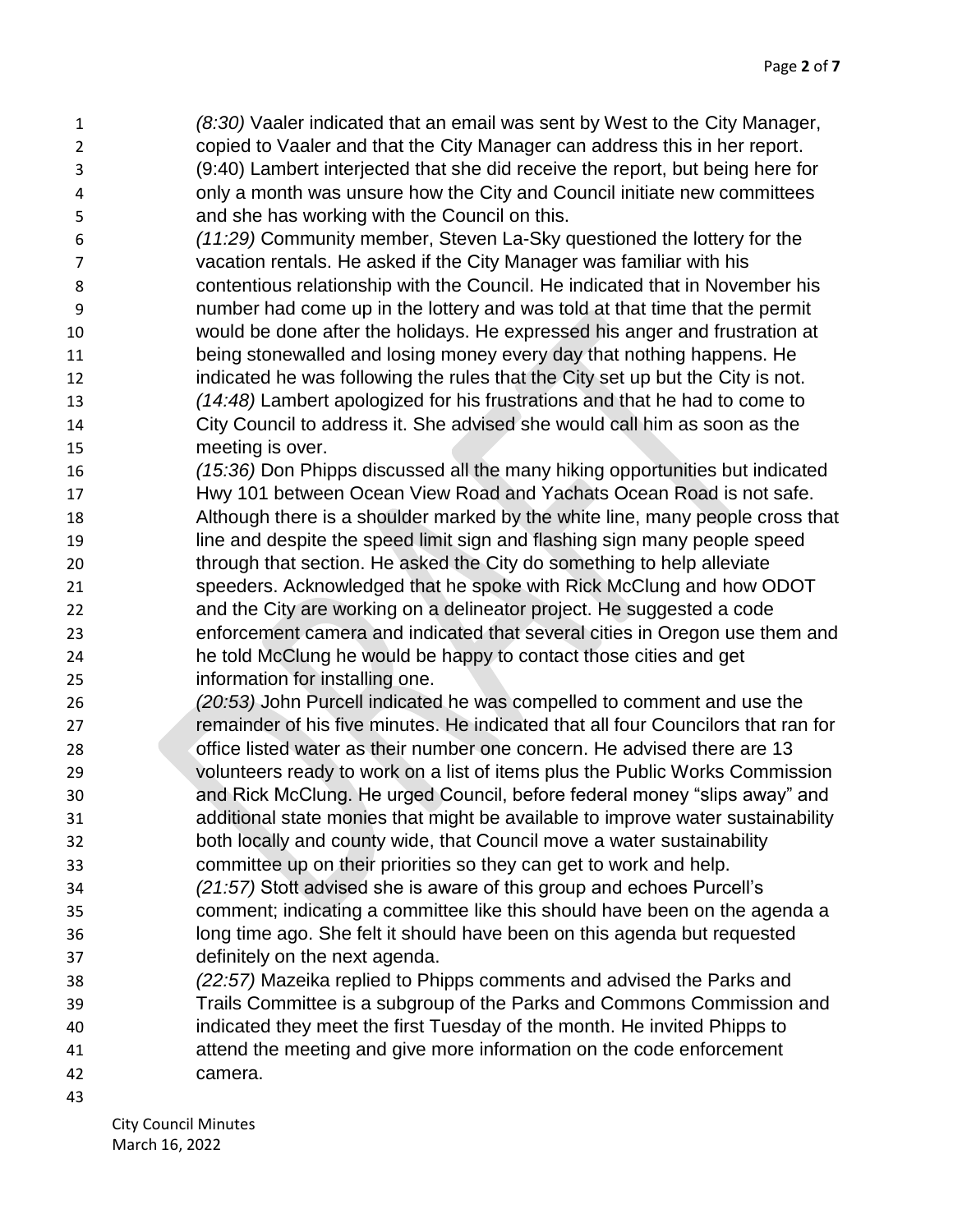## **III. NEW BUSINESS**

## **A. Budget Committee Appointments**

- *(23:47)* Vaaler indicated information on candidates was included in the meeting packet. She advised there are two seats available on the committee and three volunteers. She opened the floor to Council to questions any of the candidates: Don Groth, Dawn Keller and John Moore. Vaaler posed a question to all three candidates, asking how they would work with the current group and then a change of membership in the coming year. Both Moore and Groth indicated that they have been on the Committee already and have experienced change; they felt it would be no different. Keller advised she is the newest member on the Committee and having now served for a term has the knowledge of the budget process for Yachats. She also indicated that she felt the perspective of someone who is newer to town deserves to be on the Committee.
- *(32:51)* O'Shaughnessey asked all three candidates: "What has worked well that you have encountered on the Committee and what can be done 17 differently for the Committee to be stronger?"
- *(33:35)* Groth indicated the Committee had been working to move up the time schedule to December. It was done last year but with no City Manager it slid. Wants to see the Committee continue to have the budget process begin in November or December. He reviewed Oregon Budget Law and it suggested having smaller interim meetings to tackle some of
- the "nitty gritty" and make the main meetings run smoother. *(35:36)* Moore agreed that moving up the time line is important. He also
- indicated that a 5 and half hour meeting results in people being weary and felt that two meetings of three hours might provide better decisions.
- *(36:45)* Keller indicated that people have a budget questions all year round and felt that a meeting where questions are gathered and the Committee answers them. She indicated that a Budget Committee should
- deal with a detailed, line item budget, not a narrative budget. *(39:19)* Scott wanted to clarify the budget process. The City Manager prepares the budget. The public does have opportunities to make comments. He advised that due to the "trauma" that the last three years have brought, his inclination was to rely on experience rather than creativity.
- *(41:24)* Vaaler talked about the process used three years ago when there were more volunteers than seats. It was that each Councilor chose the two candidates that they favored and the top two vote getters would be the new committee members. It was a paper vote then so at this time it can be done on the chat. Council agreed with voting via chat.
- **Vote Total**: 4 votes for John Moore, 4 votes for Don Groth, 2 Dawn Keller *(50:50)* Vaaler indicated that John Moore and Don Groth are appointed to the Budget Committee for a term of three years.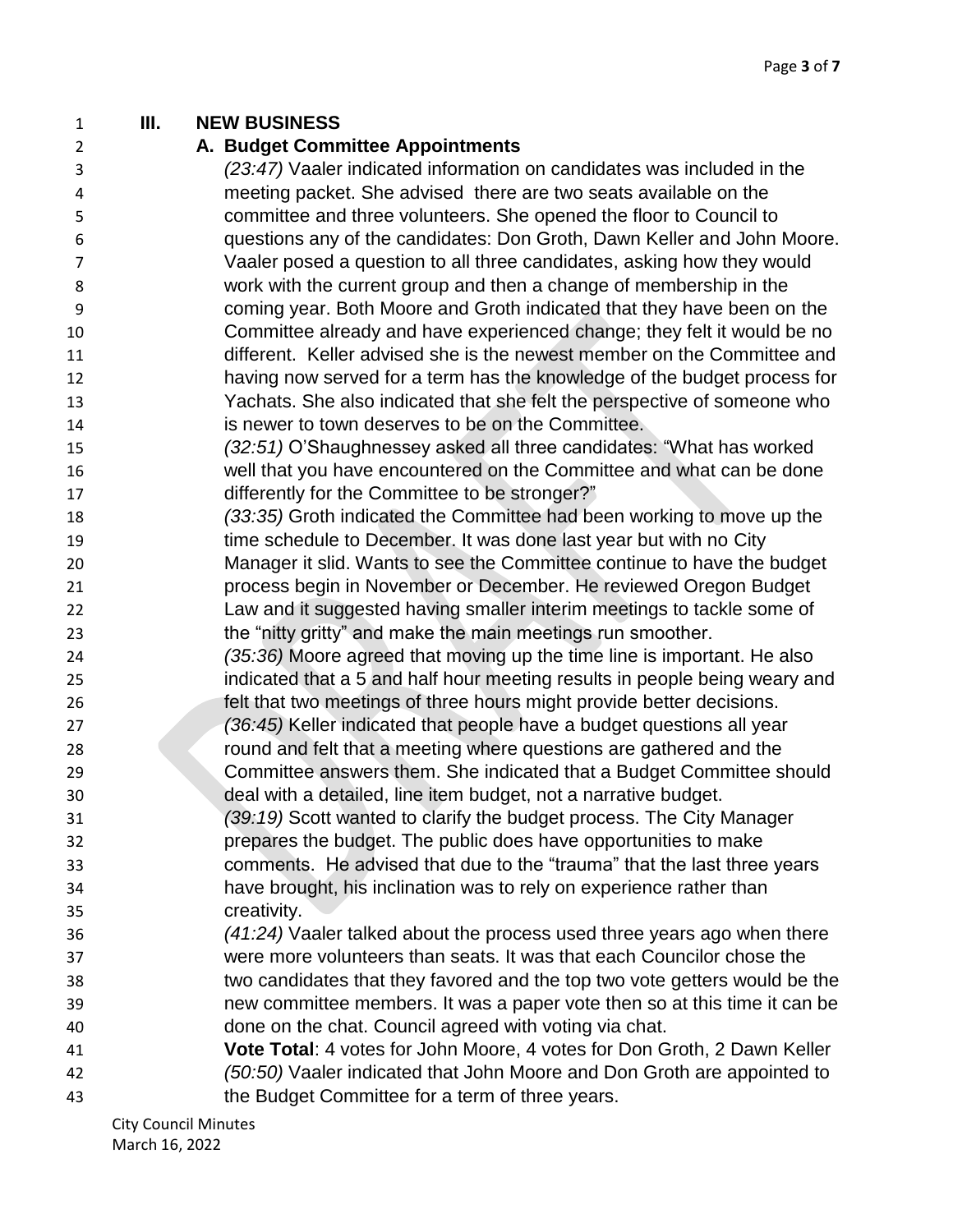| 1              | (51:16) Vaaler explained her vote.                                                              |
|----------------|-------------------------------------------------------------------------------------------------|
| $\overline{2}$ | Vote: Scott, Moore and Groth; Muirhead, Moore and Groth; Vaaler, Moore                          |
| 3              | and Keller; O'Shaughnessey, Groth and Keller; and Stott, Moore and                              |
| 4              | Groth.                                                                                          |
| 5              | (53:43) Vaaler thanked the candidates.                                                          |
| 6              | <b>B. Proposed Budget Schedule</b>                                                              |
| 7              | (54:21) Vaaler advised that Lambert asked her to review the budget and                          |
| 8              | the schedule. Her (Vaaler) draft is in the packet.                                              |
| 9              | (55:31) Lambert felt the schedule was a good adaption considering the                           |
| 10             | time remaining. Discussion held regarding scheduling a third meeting and                        |
| 11             | having the first budget meeting on May 9. Scott indicated he will be away                       |
| 12             | on the 16 <sup>th</sup> , not returning until the 20 <sup>th</sup> . Groth suggested the second |
| 13             | meeting be on the 23rd.                                                                         |
| 14             | (1:02:48) Moore made the suggestion to keep the meetings in the morning                         |
| 15             | and to structure the first meeting so that at least 60+% of the budget                          |
| 16             | process is covered. Discussion held and then also discussed Zoom versus                         |
| 17             | in-person meeting. Zoom was the preferred choice.                                               |
| 18             | Budget meetings will be: Monday, May 9 <sup>th</sup> and Monday May 23 <sup>rd</sup>            |
| 19             | beginning at 9 am.                                                                              |
| 20             | <b>C. System and Processes</b>                                                                  |
| 21             | $(1:08:35)$ Lambert advised she has been learning the process of projects                       |
| 22             | for the City and wanted to touch on two things: the processes for projects                      |
| 23             | and the systems that are being used for billing and utilities. Both were                        |
| 24             | affected when the Deputy went on leave in December leaving one person                           |
| 25             | to do many, many tasks. She shared a flow chart and discussed the                               |
| 26             | process.                                                                                        |
| 27             | (1:17:35) Scott advised he liked the concept but asked how this system                          |
| 28             | would pertain to projects that have already come before the Council.                            |
| 29             | (1:18:06) Lambert advised she would begin initiating conversations with all                     |
| 30             | projects being worked on now to identify where in this process they are                         |
| 31             | and help them move forward.                                                                     |
| 32             | (1:18:36) Stott indicated that she liked this process and discussed a                           |
| 33             | meeting she had with Lambert and just wanted to say she was excited to                          |
| 34             | see this process developed.                                                                     |
| 35             | (1:20:11) O'Shaughnessey clarified that the project form was done by Rick                       |
| 36             | McClung and herself, not Stott.                                                                 |
| 37             | $(1:20:15)$ Further discussion was held on the process and how they                             |
| 38             | pertained to Commissions.                                                                       |
| 39             | (1:26:43) Lauritzen drew the Council's attention to Ordinance 355 adopted                       |
| 40             | in 2020, signed by Mayor Moore and City Manager Beaucaire, that is                              |
| 41             | inconsistent with this process. That Ordinance specifically directs projects                    |
| 42             | to the Finance Committee to determine how they fit into the "big picture".                      |
| 43             | Discussion ensued.                                                                              |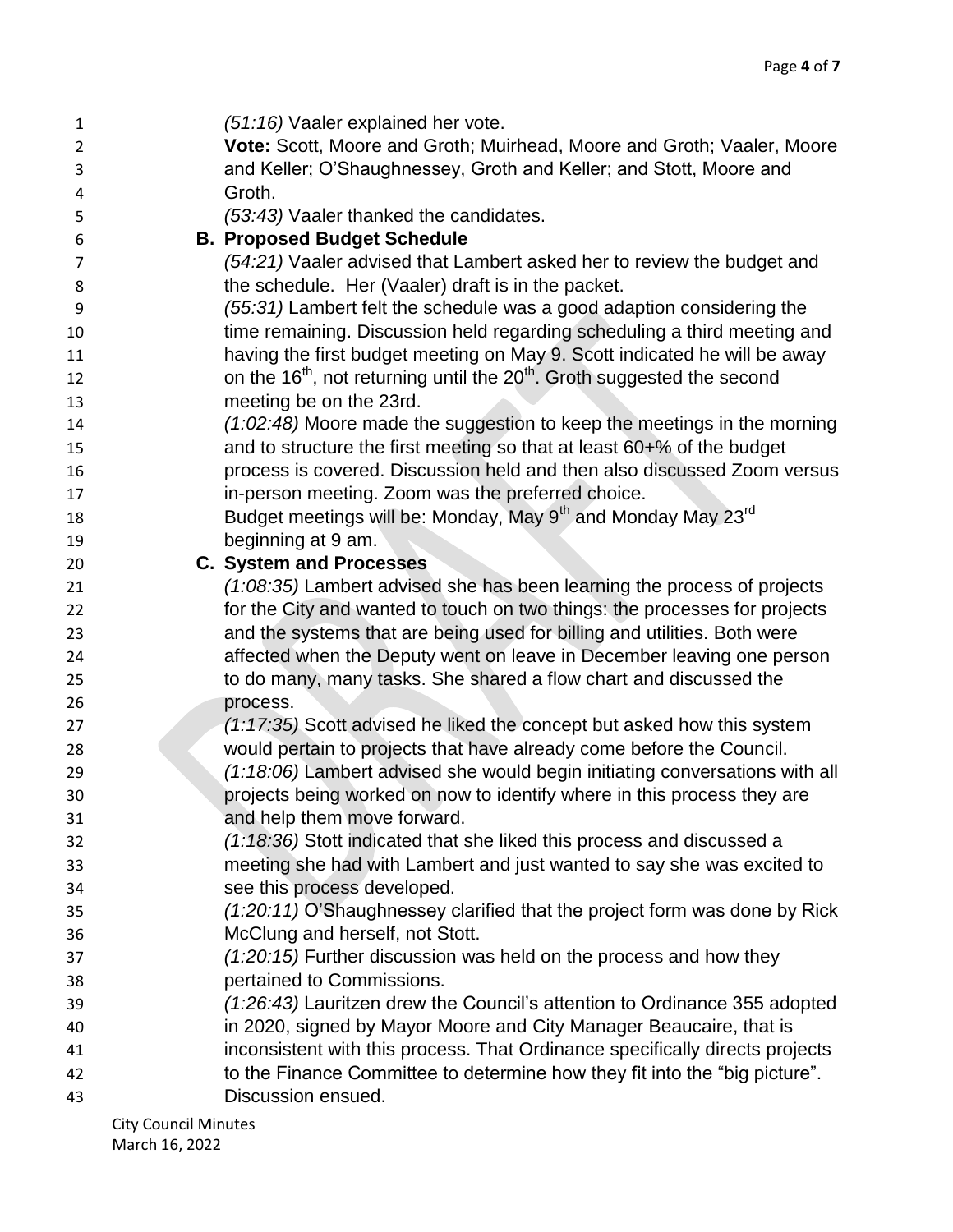| 1              |     | (1:28:25) Vaaler asked Lauritzen if Ordinance 355 was the same one              |
|----------------|-----|---------------------------------------------------------------------------------|
| $\overline{2}$ |     | being brought to Council regarding the role of the Finance Committee.           |
| 3              |     | She indicated they keep this in mind when proceeding.                           |
| 4              |     | (1:29:08) Vaaler then questioned how this process pertains to the               |
| 5              |     | formation of a committee. Discussion was had regarding members                  |
| 6              |     | Lambert advised that her review of Ordinances indicate that committees          |
| 7              |     | need to have a council member and she needs to do further research as           |
| 8              |     | there are current committees that do not have a council member.                 |
| 9              |     | Discussion continued regarding committee formation, membership of               |
| 10             |     | committees and processes regarding how the committee works.                     |
| 11             |     | (1:34:57) Muirhead wanted to commend Lambert's processes and began              |
| 12             |     | a discussion on the utility billing and processing of payments. Lambert         |
| 13             |     | advised that Dayna Capron will be attending a utility billing class the         |
| 14             |     | coming week and is learning more and more every day. Scott indicated            |
| 15             |     | that having worked with her (Dayna) that she has a very good grip on the        |
| 16             |     | system and is very competent. "She's a keeper".                                 |
| 17             |     | (1:40:48) Scott wanted to indicate that he saw great value in terms of          |
| 18             |     | Council transparency and keeping the community informed about what the          |
| 19             |     | City is doing and why and he will support that team any way it is               |
| 20             |     | appropriate.                                                                    |
| 21             | IV. | <b>OLD BUSINESS</b>                                                             |
| 22             |     | A. Fourth of July                                                               |
| 23             |     | (1:42:45) Vaaler advised that Council needed to know if there were things       |
| 24             |     | that needed to be addressed.                                                    |
| 25             |     | (1:43:17) Lambert informed Council that it was her understanding that the       |
| 26             |     | Fourth of July and parade were put on by non-profits and chamber.               |
| 27             |     | Apparently the non-profit that paid for the fireworks was unable to make        |
| 28             |     | that happen this year but the chamber is still trying to bring it to town but   |
| 29             |     | nothing is "for sure" at this time. She also indicated she had been             |
| 30             |     | approached about having signage in town regarding fireworks and                 |
| 31             |     | educating visitors about fireworks within City limits.                          |
| 32             |     | (1:44:44) Stott felt a clear message needed to be sent to the Chamber and       |
| 33             |     | other groups that the City is "full speed ahead" for the Fourth of July. She    |
| 34             |     | went on to talk about making sure the community understands that while          |
| 35             |     | the City will do what they can regarding illegal fireworks, there is only so    |
| 36             |     | much they can do. Vaaler said it was suggested that signage be at both          |
| 37             |     | ends of the City; a sign indicating Yachats takes Oregon law seriously          |
| 38             |     | regarding fireworks. Discussion held regarding signage.                         |
| 39             |     | (1:48:23) Muirhead indicated he heard the possibility of a fireworks show       |
| 40             |     | on July $2^{nd}$ of this year. He wanted to show City support of the project by |
| 41             |     | making a motion: that the City allocate \$25K towards a fireworks show          |
| 42             |     | out of the Visitor Amenities Fund. He believes it is marketing dollars          |
| 43             |     | well spent funneling visitors through downtown for that day.                    |
|                |     |                                                                                 |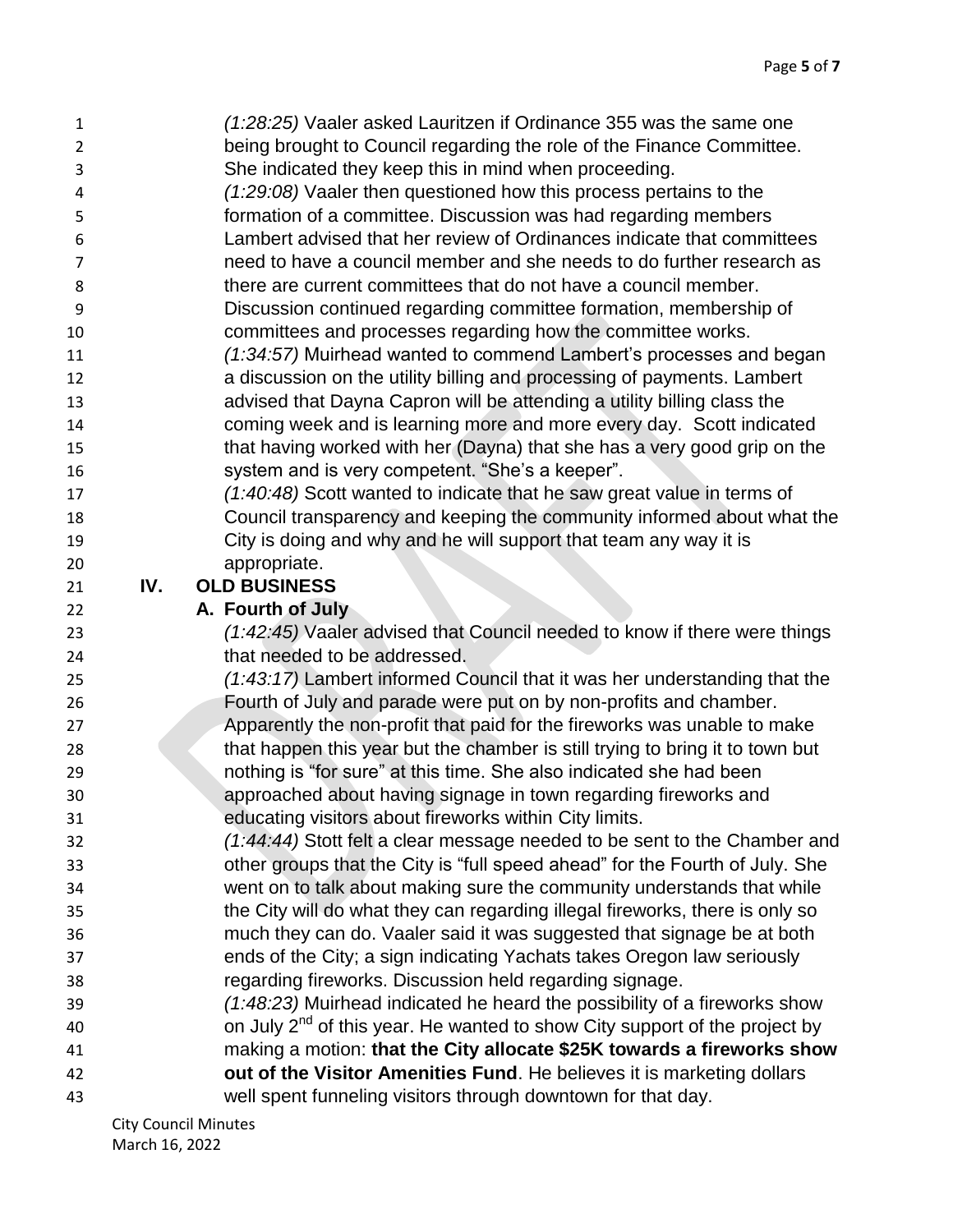| $\mathbf{1}$   |    | (1:50:20) Quinton Smith of Yachats News indicated that the expert on          |
|----------------|----|-------------------------------------------------------------------------------|
| $\overline{2}$ |    | fireworks in Yachats is Katherine Guenther and went on to discuss the         |
| 3              |    | fireworks committee and Western Display of Canby.                             |
| 4              |    | (1:51:25) Guenther advised she hasn't heard from Western Display              |
| 5              |    | indicating they usually called by the end of the previous year. She           |
| 6              |    | continued by saying the pyrotechnic guys have other jobs and some of          |
| $\overline{7}$ |    | them have let their licenses expire. She admitted to enjoying not having to   |
| 8              |    | deal with it for the past two years as it is a stressful and time consuming   |
| 9              |    | job. She went on to discuss the various issues that pertained to obtaining    |
| 10             |    | permits, supplies, etc.                                                       |
| 11             |    | (1:54:52) Lambert thought there was \$20K in the marketing budget but         |
| 12             |    | asked if Lauritzen or Groth could confirm that. There is \$3k in the budget   |
| 13             |    | for fireworks. Guenther advised a majority of the money comes from            |
| 14             |    | fundraising.                                                                  |
| 15             |    | (1:58:24) Groth went over what funds were available. Lauritzen advised        |
| 16             |    | another line can be added to the supplemental to include the \$25K.           |
| 17             |    | Guenther advised that flexibility of date can change the cost of the show     |
| 18             |    | and Vaaler indicated that in Finance they showed excess in Visitor            |
| 19             |    | Amenities but that other projects were also looking at those funds.           |
| 20             |    | Muirhead said in full transparency there is plenty of money in Visitor        |
| 21             |    | Amenities.                                                                    |
| 22             |    | (2:02:03) Muirhead rephrased his motion: the City put \$25K via the           |
| 23             |    | supplemental budget to support the City fireworks show.                       |
| 24             |    | (2:02:29) Discussion held as to which fiscal year the money would be          |
| 25             |    | applied to. Guenther advised it is a 25% deposit but that the more you can    |
| 26             |    | pay in advance the happier they are because "it's a hard thing to             |
| 27             |    | repossess". She went on to say Western Display out of Canby would             |
| 28             |    | probably be the only ones to pull it off as they know "the drill".            |
| 29             |    | (2:04:25) O'Shaughnessey questioned where the fireworks are launched          |
| 30             |    | from. Guenther indicated they are launched form the State Park and            |
| 31             |    | angled south west. O'Shaughnessey wanted to know if the debris ended          |
| 32             |    | up in the ocean and Guenther advised the debris was actually in the           |
| 33             |    | parking lot. She went on to say that a huge insurance policy is carried       |
| 34             |    | naming all volunteers and residences in the area. O'Shaughnessey also         |
| 35             |    | broached the subject of dogs and that this has been an argument for           |
| 36             |    | many years. Guenther responded by saying that whether there is an             |
| 37             |    | official fireworks show or not the City will have fireworks. She felt that an |
| 38             |    | official show did somewhat curb the "unofficial" ones.                        |
| 39             |    | Vote: O'Shaughnessey, no; Muirhead, yes; Stott, yes; Scott, yes; Vaaler,      |
| 40             |    | no. Motion carried, 3 yes, 2 no.                                              |
| 41             | V. | <b>REPORTS</b>                                                                |
| 42             |    | (2:11:32) City Manager Report is in the packet. Vaaler reported that the City |
| 43             |    | Manager, Rick McClung, Katherine Guenther and Vaaler met with Wayne           |